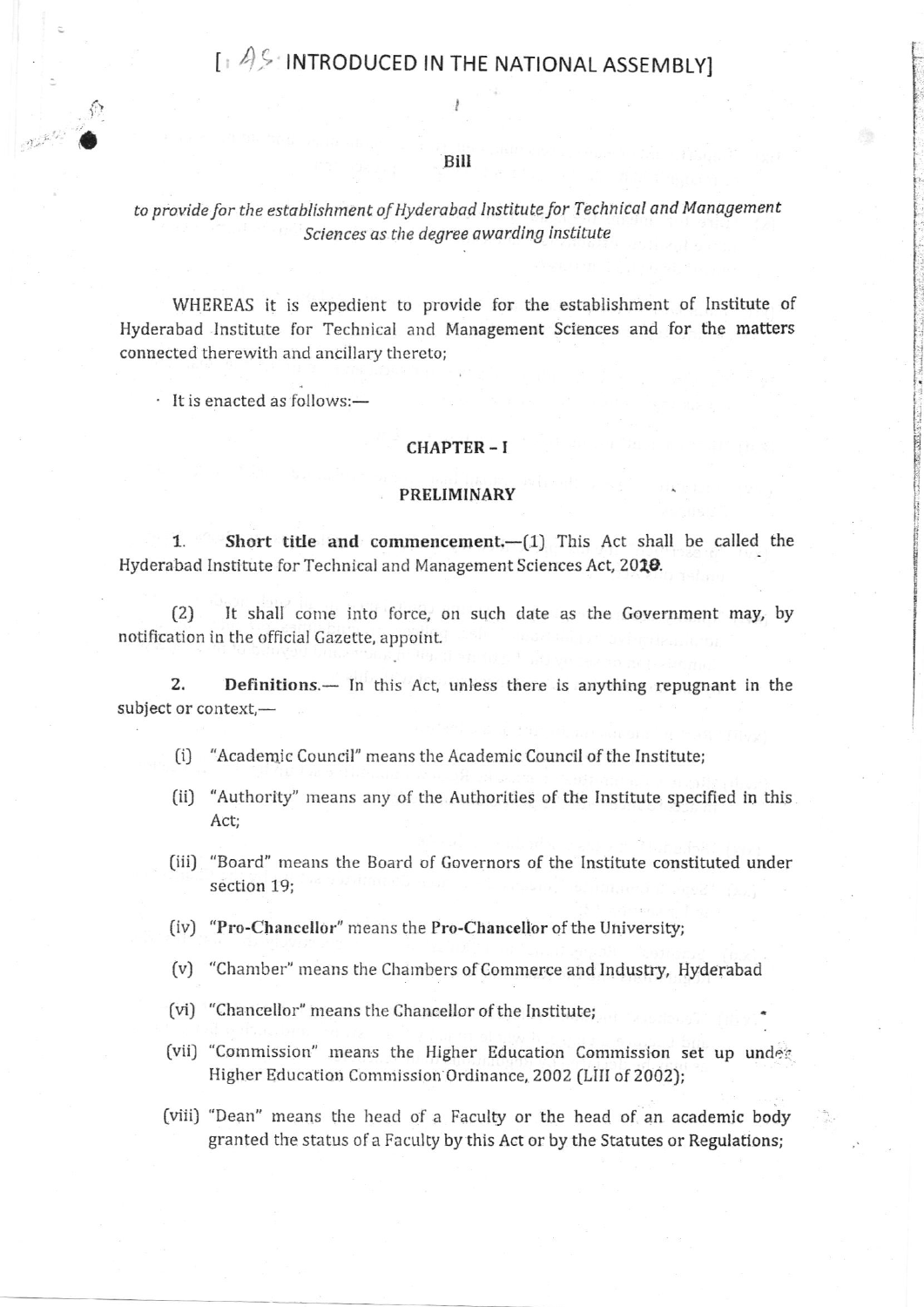- (ix) "Department" means a teaching department maintained and administered or recognized by the Institute in the manner prescribed;
- (x) "Director" means the head of an academic, research or administrative unit of the Institute established under the Statutes or Regulations in terms of the power delegated by this Act;
- (xi) "employees" means whole time teachers, officers and other staff appointed or inducted and paid by the Institute;
- (xii) "Faculty" means an administrative and academic unit of the Institute consisting of one or more departments as prescribed;
- (xiii) "Government" means the Federal Government;

TRAV V S D

- (xiv) "Institute" means the Hyderabad Institute for Technical and Management Sciences:
- (xv) "prescribed" means prescribed by Statutes, Regulations or Rules made under this Act:
- (xvi) "quality assurance" means assuring compliance to all such academic and administrative regulations, rules, polices or guidelines provided by the Commission or set by the Institute itself in above and beyond of those given by the Commission but not inconsistent with this Act;
- (xvii) "Rector" means the Rector of the Institute.
- (xviii) "Review Committee" means the Review Committee set up by the Chancellor in accordance with the provisions of section 8;
- (xix) "Schedule" means a Schedule to this Act;
- (xx) "Search Committee" means the Search Committee set up by the Chancellor under section 13:
- (xxi) "Statutes", "Regulations" and "Rules" means respectively the Statutes, the Regulations and the Rules made under this Act; and
- (xxii) "Teachers" include Professors, Associate Professors, Assistant Professors and Lecturers engaged whole-time by the Institute and such other persons as may be declared by Regulations to be teachers.